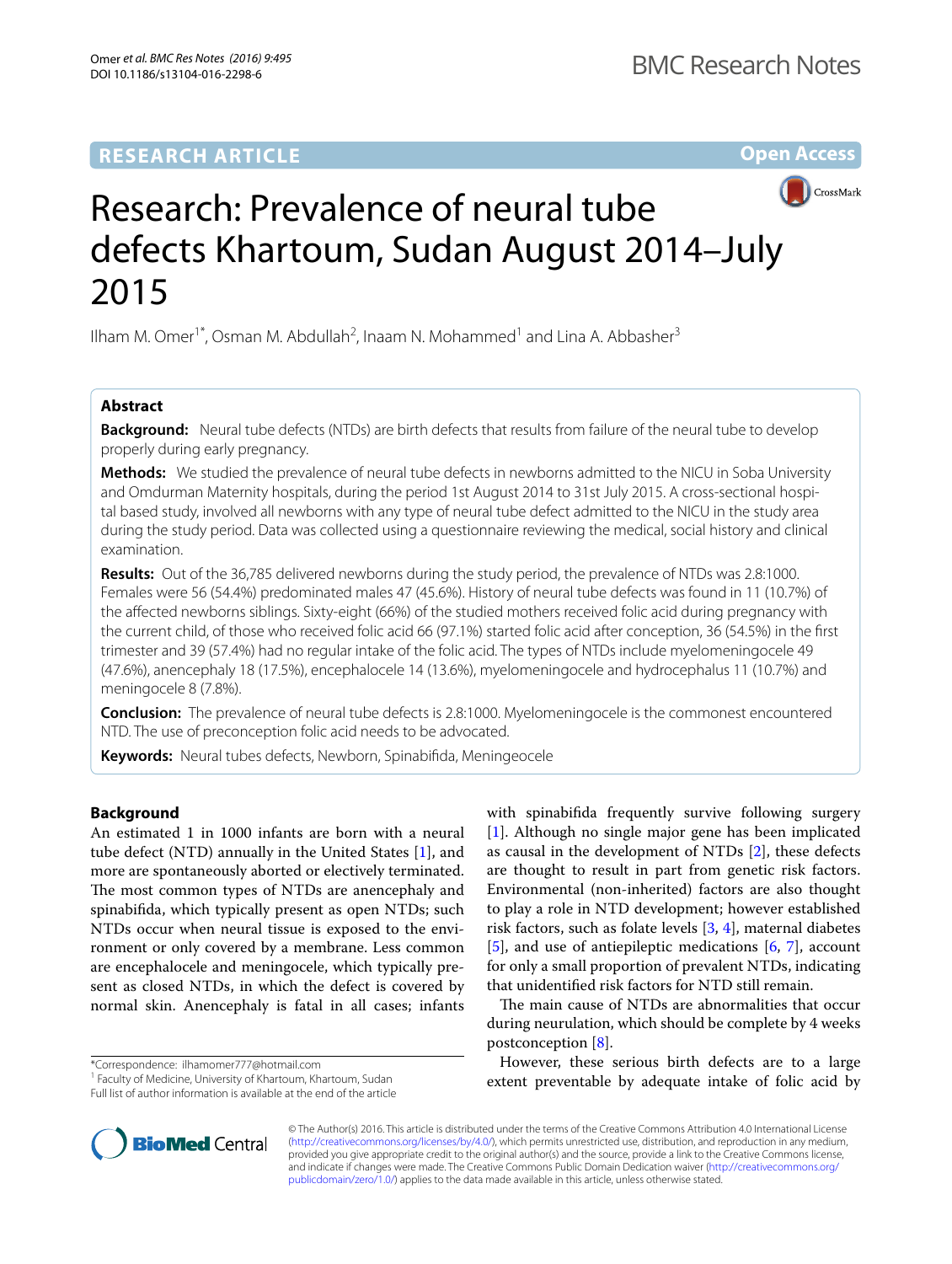women of the reproductive age and several studies reported that preconceptional supplementation of folic acid can prevent up to 50% of the cases of NTDs as well as cardiac and craniofacial abnormalities [\[9](#page-3-8)[–11](#page-3-9)]. Despite wide availability of its natural food sources (green leafy vegetables, bananas, legumes), folic acid deficiency among women of reproductive age is common worldwide [[12,](#page-3-10) [13\]](#page-3-11) usually as a result of low-dietary intake or cooking losses [\[14\]](#page-3-12).

# **Methods**

### **Study design**

A cross -sectional, hospital based study.

# **Study area**

The two main neonatal care units in Khartoum state:

(1) Soba university hospital NICU: Soba University Hospital (SUH) is located 15 km south of the center of the capital of Sudan, Khartoum, and considered the largest training hospital for the students of the faculty of medicine, University of Khartoum. The NICU in the hospital receives about 700-800 newborns yearly, all of them should be born in the hospital. Obstetric department in SUH is one of the main referral centers for high risk pregnancies in Sudan and receives cases from the whole country including both governmental and nongovernmental sectors.

The fetal unit in the hospital receives the referred critical pregnancies from all over the country.

(2) Omdurman maternity hospital: Has been established in 1957 as the first specialized hospital in the country, to provide care and medical services to mothers and newborns babies, its located in Khartoum state, Omdurman province. Hospital services cover all the surrounded area, rural areas and even nearby towns. The NICU department accommodates about 100 babies and admit babies born inside the hospital as well as those referred from other hospitals.

Home deliveries constitute about seventy percent of the total deliveries. Birth registry is established in hospitals and probably big cities and hence a lot of cases were missed.

Prenatal diagnosis is limited to few hospitals in the capital, Khartoum

Newborns with NTDs who were born in other hospitals or even at home were not captured in the study.

Both hospitals accept high risk pregnancies but the normal pregnancies constitute the majority.

### **Inclusion criteria**

All newborns with any type of neural tube defect presenting to the study area within the study period.

# **Sampling Technique**

Total coverage: including all newborns with any type of neural tube defect presenting to the study area within the study period.

# **Data Collection Tools**

Data was collected by questionnaire reviewing personal, medical, and social data and clinical examination findings of the newborn.

The questionnaire was completed by doctors only during the first 24 h after delivery.

### **Statistical analysis**

Data was analyzed using Statistical Packages for Social Sciences (SPSS) and the results was presented in forms of tables and graphs.

# **Results**

The total number of the infants delivered during the study period was 36,785, 103 of them were newborns with NTDs, hence the prevalence of NTDs =  $103/36,785 = 2.8:1000$ .

Sex distribution of the children in the study revealed that females 56 (54.4%) while males were 47 (45.6%) (Table [1\)](#page-2-0).

Seventy-two (68.9%) of mothers were multipra and 12 (11.7%) were grandmultipra and 20 (19.4%) were primigravidae (Table [1](#page-2-0)).

*The types of NTDs revealed in the study were myelomeningocele 49 (47.7%), anencephaly 18 (17.5%), encephalocele 14 (13.6%), myelomeningocele and hydrocephalus 11 (10.7%) and meningocele 8 (7.8%) (Table [2](#page-2-1)).*

Regarding folic acid intake 68 (66%) of the studied mothers received folic acid during pregnancy with the current child, of those who received folic acid 66 (97.1%) started medication after conception, 36 (54.5%) started in the first trimester and 39 (57.4%) had irregular intake of folic acid. It should be noted that 35 (34%) of the mothers did not receive folic acid during pregnancy with the current child (Table [2](#page-2-1)).

The majority of the newborns 76 (73.8%) were referred to the paediatric surgery and 27 (26.2%) died of different causes.

# **Discussion**

One hundred and three newborns with neural tube defect were enrolled in the study to assess prevalence and short term outcome of NTDs in Soba University and Omdurman Maternity Hospitals.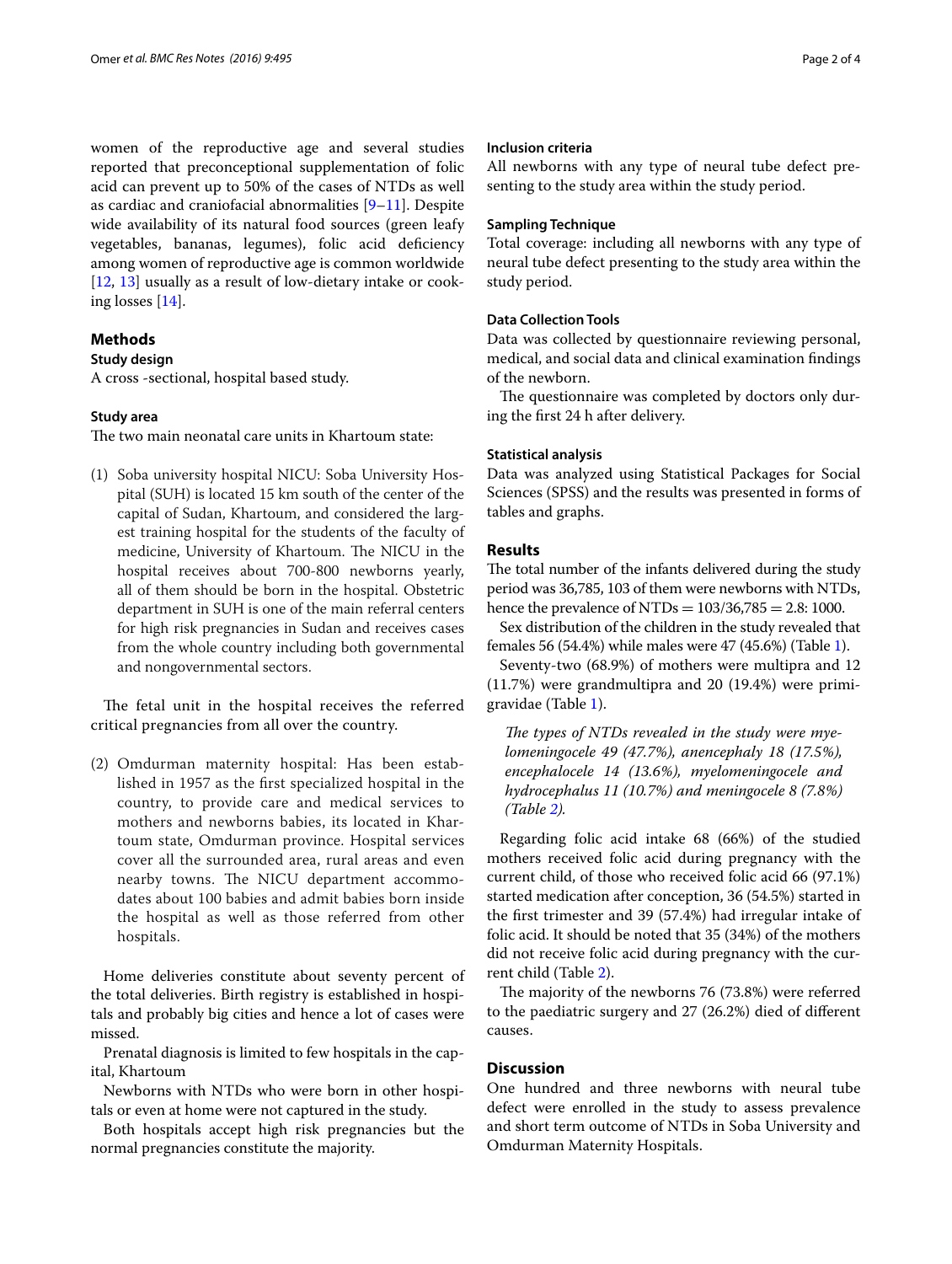<span id="page-2-0"></span>

|  |  |  | Table 1 Characteristics of mothers and newborns |
|--|--|--|-------------------------------------------------|
|--|--|--|-------------------------------------------------|

| <b>Characteristics</b> | Cases          |       |
|------------------------|----------------|-------|
|                        | N              | %     |
| Gender                 |                |       |
| Male                   | 47             | 45.6  |
| Female                 | 56             | 54.4  |
| Total                  | 103            | 100.0 |
| Parity                 |                |       |
| PG                     | 20             | 19.4  |
| Multipra               | 57             | 55.3  |
| Para II                | 13             | 12.6  |
| POT I                  | 1              | 1.0   |
| Grand multipra         | 12             | 11.7  |
| Total                  | 103            | 100.0 |
| Received folic acid    |                |       |
| Yes                    | 68             | 66.0  |
| No                     | 35             | 34.0  |
| Total                  | 103            | 100.0 |
| Timing                 |                |       |
| Preconception          | $\overline{2}$ | 2.9   |
| After conception       | 66             | 97.1  |
| Total                  | 68             | 100.0 |

<span id="page-2-1"></span>**Table 2 The types of neural tube defects in relation to folic acid intake**

| <b>Types</b>                               | N              | $\%$    | Received folic acid No folic acid |    |
|--------------------------------------------|----------------|---------|-----------------------------------|----|
| Anencephaly                                | 18             | 17.5 13 |                                   | 5  |
| Encephalocele                              | 14             | 13.5 11 |                                   | 3  |
| Myelomeningocele                           | 49             | 47.6 25 |                                   | 24 |
| Meningocele                                | 8              | 7.8     | 6                                 | 2  |
| Spina bifida occulta                       | $\mathfrak{D}$ | 1.9     | $\mathcal{L}$                     | 0  |
| Myelomenin-<br>qocele + Hydro-<br>cephalus | 11             | 10.7    | - 10                              | 1  |
| Meningocele + cleft<br>$lip + palate$      | 1              | 1.0     | $\overline{1}$                    | Ω  |
| Total                                      | 103            | 100.0   | 68                                | 35 |

Chi square: 16.48; p value: 0.02

The total number of the infants delivered in the study area during the study time was 36,785 babies. Hence, the prevalence of NTDs was  $103/36,785 = 2.8: 1000$ . This near to the findings of the case–control study done by Elsheikh in Omdurman Maternity Hospital in which the incidence of NTDs was 3.48/1000 [\[13\]](#page-3-11). However, the prevalence in Jordan was estimated by Masri [\[14](#page-3-12)] to be 1.1/1000 among 28,301 live births,which similar to the prevalence reported by Busby et al. [[15\]](#page-3-13) in the United Kingdom and Ireland  $(1-1.5/1000$  in the 1990s). High prevalence of NTDs in Sudan compared to other countries attributed to that termination is not considered after antenatal diagnosis [[11\]](#page-3-9) and the intake of folic acid by the mothers usually starts after conception due to lack of awareness of its importance  $[12, 13]$  $[12, 13]$  $[12, 13]$  $[12, 13]$ . The country is under developed one and lack a lot of the resources and health programs and hence there is no routine checkup for the majority of the population including pregnant women and usually people seek medical advice late.

Prenatal diagnosis in Sudan can help in counseling the parents regarding the outcome and possible management but the issue of termination needs joint work between Islamic countries as Fatwa, the religious permission, is usually respected by people.

The prevalence of NTDs in this study does not reflects the actual community level as the majority of deliveries, more than 75%, are still conducted at home where most of the affected newborns die either of sepsis or lack of the needed medical care. The lack of referral system and easy transportation means from most of the remote areas play a major role in missing a lot of cases.

Sex distribution of the children in this study shows that females 56 (54.4%) were slightly predominated 47 (45.6%) males. This is similar to the findings of the study done by Larry and Paulozzi [\[16\]](#page-3-14) and Forrester and Merz [\[11\]](#page-3-9)), which showed that females are more likely than males to have anencephaly and spina bifida, with the difference greater for the latter defect. This higher rate among females appears to be influenced by the presence of additional birth defects, geographic, and other factors.

The common types of NTDs include myelomeningocele 49 (47.7%), anencephaly 18 (17.5%), encephalocele 14 (13.6%), myelomeningocele and hydrocephalus 11 (10.7%) and meningocele 8 (7.8%). This agreed with study conducted by Mohammad AL-Qudah et al. [[17\]](#page-3-15) about Neural Tube Defects at Prince Rashid BinAl-Hassan Hospital which revealed that during the study period, there were 17 cases of neural tube defects (1.4/1000 births), of these there were five cases of spina bifida (0.42/1000 births), three cases of encephalocele (0.25/1000 births), and nine cases of anencephaly (0.76/1000 births). The overall female to male ratio was 1:0.89. The most common neural tube defect was anencephaly (52.9%), and the commonest site of spina bifida was the lumbosacral region in 2/5 (40%). One case of encephalocele was associated with malformations while four cases (80%) of spina bifida were associated with other malformations [[18](#page-3-16)].

The isolated NTDs constitute the majority of the studied patients which is different from the results obtained In a study from Riyadh [[19\]](#page-3-17) where syndromic, genetic (mainly inherited as autosomal recessive), and chromosomal defects were more prevalent than in other populations, and constituted around 20% of total NTDs.